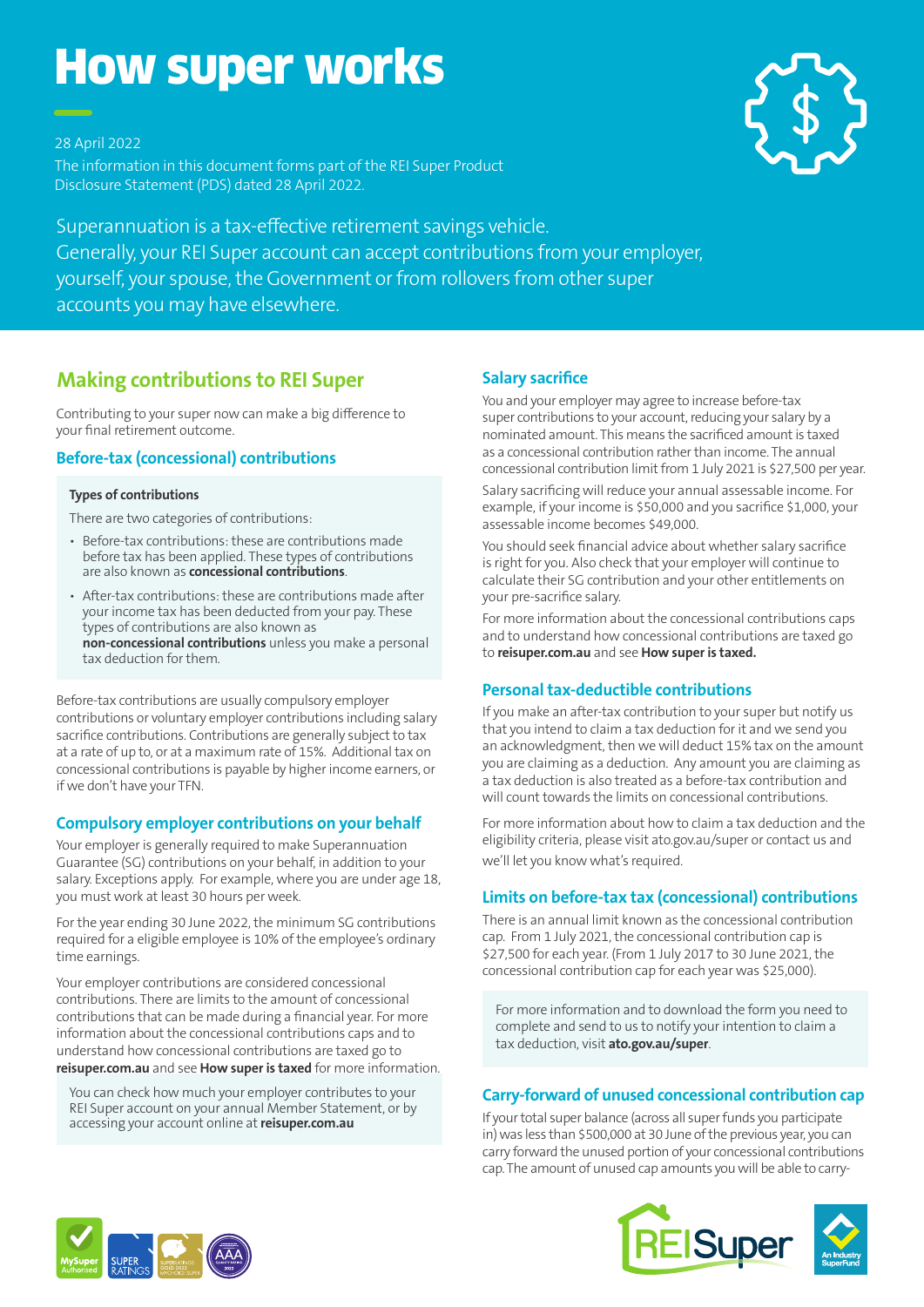forward will depend on the amount you have contributed in previous years, starting from 2018-19, and the applicable concessional contributions cap in those years. You can use unused cap amounts from up to 5 previous financial years. This means that you may be able to receive before-tax contributions of more than \$27,500 from 1 July 2021 without incurring additional tax. You can find more information on the carry-forward rule at **ato.gov.au/super**

#### **After-tax (non-concessional) contributions**

It's easy to make contributions to your REI Super account from any after-tax income or savings. You can make after-tax contributions by:

- BPAY, login to your account online
- Direct Debit, use our Direct Debit Request form
- Payroll deduction, check with your employer
- Personal cheque, use our **Application to Make a Lump Sum Contribution form**

#### **Limits on after-tax (non-concessional) contributions**

Tax doesn't generally apply to non-concessional contributions, however there are limits to the amount of non-concessional contributions that can be made during a financial year without incurring additional tax. For more information about the nonconcessional contributions caps and to understand how excess non-concessional contributions are taxed, go to **reisuper.com.au** and see **How super is taxed**.

As a result of recent legislative changes, from 1 July 2021 a person who withdrew superannuation under the temporary 'COVID-19' early release initiative are able to re-contribute these amounts (up to 30 June 2030) without them counting towards their non-concessional contributions limit. Conditions apply.

You must provide your Tax File Number (TFN) to enable us to accept member contributions for you.

To see how making after-tax contributions could work for you, check out the Super Contributions Optimiser calculator at **moneysmart.gov.au**.

#### **Total Superannuation Balance**

If your 'Total Superannuation Balance' in all your super funds adds up to the applicable 'General Transfer Balance Cap' (\$1.6 million up to 30 June 2021 and \$1.7 million for 2021/22) or more (calculated at the end of the previous financial year), then the non-concessional contributions cap for the current financial year reduces to \$0 and any after-tax (non-concessional) contributions you make in the current financial year will mean you may have to pay extra tax.

#### **A gift from the government**

The Federal Government's super co-contribution scheme is designed to help Australians boost their retirement savings.

For every after-tax (non-concessional) dollar eligible members make to super in a financial year, the government will contribute up to an extra 50 cents.

The maximum co-contribution that the government will make for a financial year is \$500, and is available (in relation to contributions made in the 2021/22 year) for eligible individuals with a total income up to \$41,112. The co-contribution reduces progressively depending on your total income over \$41,112 and cuts out at \$56,112.

Total income includes assessable income, reportable fringe benefits and salary sacrifice to super.

If you are eligible, your co-contribution amount will be automatically calculated and deposited into your super account by the ATO after you've lodged your tax return. The co-contribution is treated as a non-concessional contribution, however, it does not count towards your non-concessional contribution limit. You can find out whether you are eligible on the ATO website **ato.gov.au/super**.

In addition, you may be eligible for the Government's Low Income Superannuation Tax Offset (LISTO) which is also designed to help low-income earners save for retirement. If you earn income up to \$37,000, you may be eligible to receive a refund into your superannuation account. This refund is for the tax paid on your concessional superannuation contributions up to a cap of \$500 per financial year.

For more details (including full eligibility criteria) on the Government's super co-contribution scheme or LISTO, visit **ato.gov.au/super**

#### **Consolidating multiple super accounts**

Combining or 'rolling over' all your super into one account means more money can go towards your retirement savings — not into extra fees!

Rolling your other super into your REI Super account is easy. You can rollover your other super either:

- **Online**, login to your account online and use our online rollover tool or;
- use our **Rollover Form** or download from **reisuper.com.au**

You should check with your other fund(s) for any fees (e.g. buy/ sell spreads) you may incur or benefits (e.g. insurance cover) you may lose. If you need any help with deciding if rolling over is right for you, you can speak to one of our qualified financial advisers by calling **1300 13 44 33**.

#### **Spouse contributions**

Making contributions into a super account on your spouse's behalf can help you share more in retirement.

A tax offset is available for people who make super contributions on behalf of a low-income or non-working spouse (including a de facto spouse of the same or different sex). The maximum offset is 18% of the first \$3,000 of contributions per year, which means the maximum offset available is \$540.

Currently, the maximum offset of \$540 is applicable when your spouse's annual assessable income (including fringe benefits) is \$37,000 or less and reduces to \$0 for incomes of \$40,000 or more. Any spouse contribution you make will count towards your annual non-concessional contributions cap.

There are some instances in which we cannot accept spouse contributions; they are:

- where you cease to be a Spouse
- if the REI Super member ceases to be a member of the Fund, and
- where they are made as salary sacrifice contributions i.e. pre-tax.

Other eligibility criteria apply. Contributions made to a spouse account are subject to standard preservation rules.

For more information including full eligibility criteria, visit **ato.gov.au.**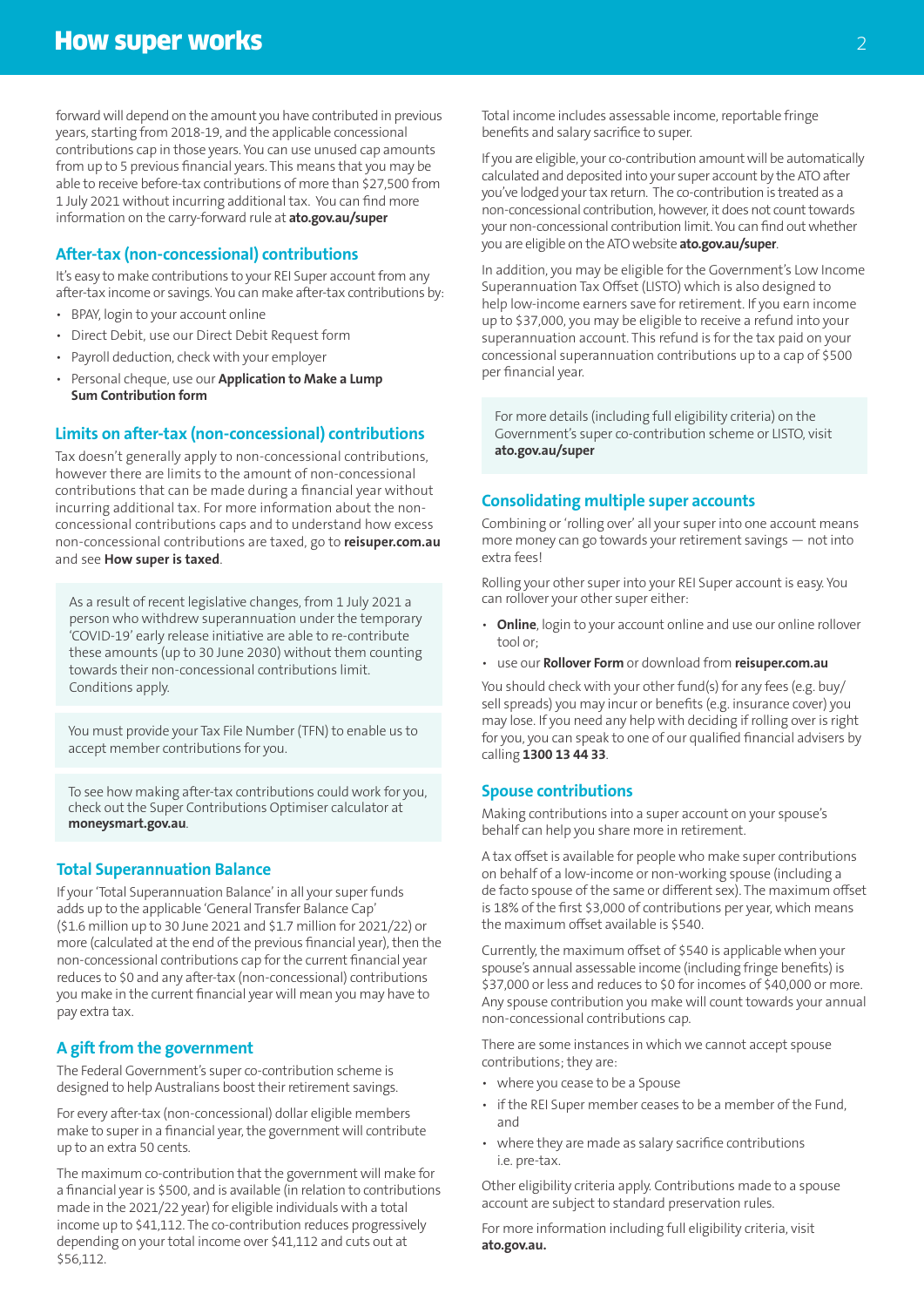#### **Contribution splitting**

Splitting your super with your spouse means you can both have super to draw on when you retire. It allows non-working or low-income spouses to build up their own super.

You can split the lesser of:

- 85% of concessional contributions for that financial year and/or;
- the concessional contributions cap for that financial year. You cannot split:
- non-concessional and government co-contributions made to a super fund
- contributions if you have withdrawn your super from your REI Super account.

Contributions can only be split with an eligible spouse who has not retired or reached age 65. An 'eligible spouse' includes:

- your husband or wife
- another person (whether of the same sex or not) with whom you are in a registered relationship, or
- another person who, although not legally married to you, lives with you on a genuine domestic basis as a couple.

We must receive your completed Superannuation contributions splitting application form (call **1300 13 44 33**) by 18 June in the year after the contributions were made. For example, an application to split contributions made in the 2021-22 financial year must be received by 18 June 2023.

For more information, visit **ato.gov.au/super.**

#### **First Home Super Save Scheme (FHSSS)**

Members who have made voluntary (before or after-tax) contributions into their super from 1 July 2017, may apply to the ATO to withdraw these contributions to help purchase their first home. Eligibility criteria apply. This is subject to a current maximum withdrawal cap of \$15,000 from any one financial year and \$30,000 in total across all years.

You may apply using a form available on the ATO's website. Withdrawals will be taxed at your marginal tax rate less a 30% rebate. The associated earnings on your contributions will be calculated by the ATO using a deemed rate of return, which may be greater or less than the actual earnings on your account.

For more details on the FHSSS including full eligibility criteria, visit the ATO's website at **ato.gov.au/individuals**.

| <b>What contributions can REI Super accept?</b>                                       |                    |                |                              |               |
|---------------------------------------------------------------------------------------|--------------------|----------------|------------------------------|---------------|
| For contributions made in the year ending 30 June 2022,<br>the following rules apply. | <b>Under 65</b>    | 65 to under 67 | 67 to under 75               | $75+$         |
| Employer compulsory (such as Superannuation Guarantee)                                | $\checkmark$       | $\checkmark$   | $\checkmark$                 | $\checkmark$  |
| Employer additional*                                                                  | $\checkmark$       | $\checkmark$   | $\checkmark$                 | $\times$      |
| Personal after-tax                                                                    | $\checkmark$       | $\checkmark$   | $\checkmark$                 | $\times$      |
| Personal tax-deductible                                                               | $\checkmark$       | $\checkmark$   | $\mathcal{V}^{\wedge\#}$     | $\times$      |
| Spouse contribution                                                                   | $\checkmark$       | $\checkmark$   | $\mathcal{N}^+$              | $\times$      |
| Contribution split                                                                    | $\mathcal{V}^{**}$ | $\times$       | $\times$                     | $\times$      |
| Downsizer contributions                                                               | X                  | $\mathcal{S}$  | $\mathcal{S}^{\wedge\wedge}$ | $\mathcal{S}$ |

Employer additional contributions are where you employer voluntarily contributes additional amounts not required under the Super Guarantee and includes salary sacrifice contributions made by your employer for you.

The recipient of the contribution must have worked at least 40 hours in not more than 30 consecutive days in the financial year the contribution is made (referred to as a 'work test'), unless a work test exception applies. For more information about the work test, see below.

+ If your TFN has not been provided to us, we cannot accept the contribution.<br># If your TFN has not been provided to us, we can only accept and retain the contribution if we receive the ATO's Notice of intent to claim or v including your TFN, within 30 days

\*\* If the recipient of the contribution is aged between the relevant preservation age and 65, they must not be permanently retired. Other conditions apply.<br>^^ Eligible members aged 65 or older can make a 'downsizer contrib

#### **Superannuation laws impose rules on the acceptance of superannuation contributions.**

The rules shown are a summary only as at the date this publication was prepared and are subject to change by the Federal Government from time to time.

## **Where can I find other information?**

If you'd like more information about super, visit **reisuper.com.au/pds** and read the following:

- $\mathbf{Y}$  Risks of super  $\mathbf{Y}$  Investment Guide  $\mathbf{Y}$  Fees and costs
- $\mathbf F$  How super is taxed  $\mathbf F$  Insurance Guide  $\mathbf F$  How to make a complaint

## Need advice about your super? We are here to help.

**Take control of your super – and your future – by calling one our qualified financial advisers on 1300 13 44 33.**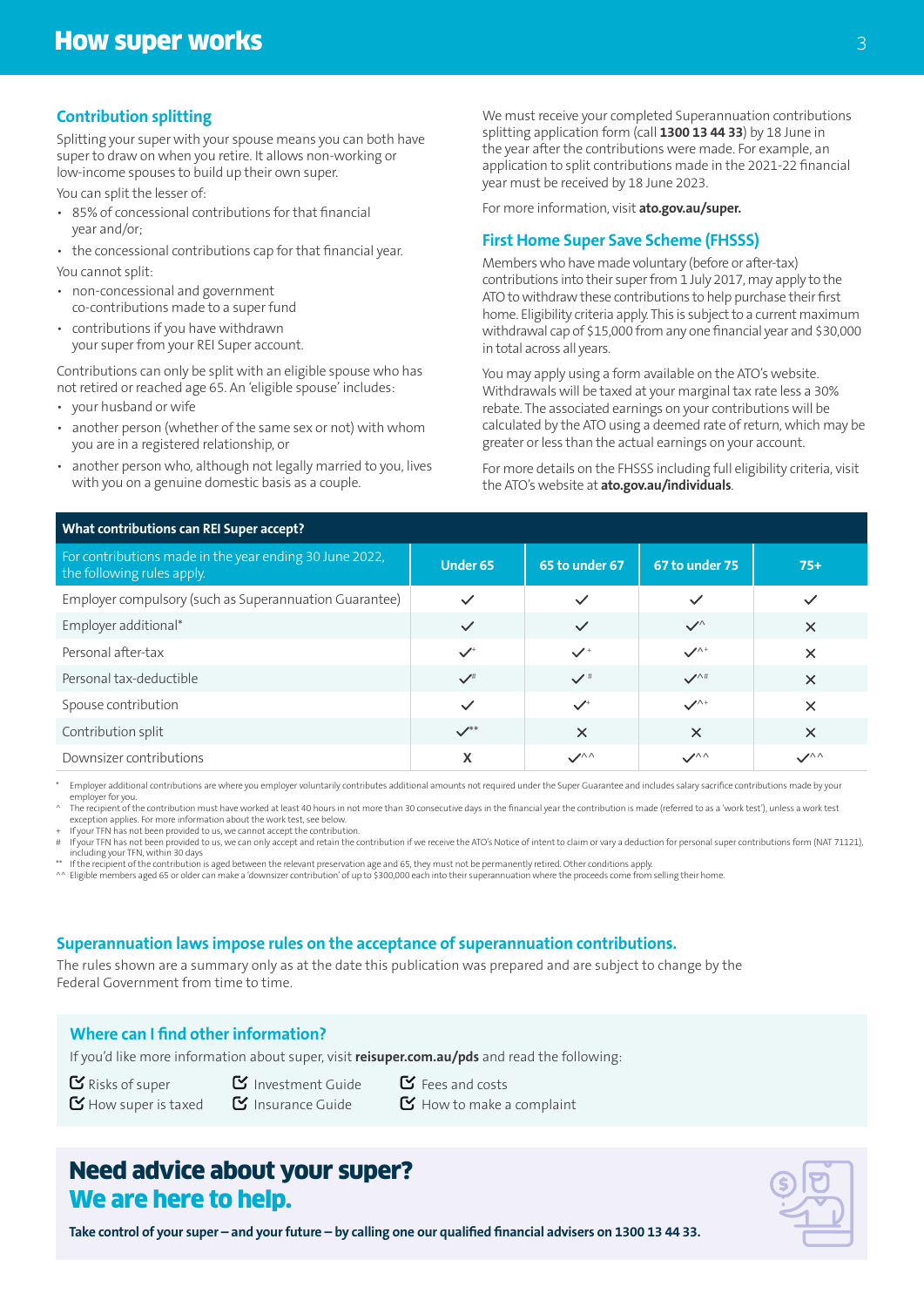#### **COVID re-contributions**

If you withdrew super under the COVID early release scheme, you may, until 30 June 2030, re-contribute into super any amount up to the amount you withdrew.

These amounts will be treated as non-concessional contributions and will not count towards your non-concessional contributions cap.

#### **Downsizer contributions**

If you are 65 years of age or older, you may contribute up to \$300,000 per individual (\$600,000 per couple) to your superannuation from the proceeds of the sale of your main Australian residence. This contribution must be made within 90 days of receiving the proceeds of the sale. You must have owned your main residence for at least 10 years. Other eligibility criteria apply. A down-sizing contribution does not count towards your contribution caps in the year it was made. You also don't need to worry about any work test requirements when you make the contribution. For more information about work test requirements, see below.

To make a downsizing contribution, the proceeds and the ATO approved form must be received at the same time. For more information, including full eligibility criteria, and to download the form, visit **ato.gov.au/super**.

#### **Other contributions**

Other types of payments that can be contributed to your REI Super account include:

- some proceeds from the disposal of qualifying small business assets
- proceeds of some compensation payments for a permanently disabling personal injury.

Work test requirements may apply, depending on your age. For more information about work test requirements, see below.

The rules applicable to these contributions can be complex. If you are considering making these types of contributions, we recommend you seek expert advice.

#### **Work test requirements**

Certain contributions can only be made on or after age 67 if you have worked at least 40 hours in not more than 30 consecutive days in the financial year in which the contributions are made (this is referred to as a 'work test'). Exceptions from the work test are available depending on your circumstances. For example, if you have a total super balance (across all super funds you participate in) of less than \$300,000 at the end of the previous financial year and you meet other conditions, the work test won't apply. For further information about any work test exceptions that are available, contact us.

#### **Choosing your super your super fund**

Most people can choose the super fund they want their employer to pay their SG contributions to. If you don't tell your employer where to pay contributions, and there is no 'stapled fund' for you (ie. an existing fund in which you have an active account, as advised to your employer by the ATO), your SG contributions will be paid into an account in REI Super if your employer has chosen REI Super as their default fund. If your employer is paying to a different super fund, you can ask them to pay your contributions to REI Super by completing a *'Choice of Superannuation'* form located on our website at **reisuper.com.au**.

#### **When can you access your super?**

Your super is designed to help support you financially when you retire, so the government has placed restrictions on when you can access your benefit. These are called 'preservation rules' and mean your benefit may consist of preserved and non-preserved amounts.

#### **Preserved amounts**

By law all contributions to members' accounts and investment earnings accruing after 1 July 1999 are preserved until you meet a condition of release.

#### **Conditions of release**

All or part of your preserved amount may generally only be paid out if you meet at least one of these conditions:

• you permanently retire or commence a Transition to Retirement Income Stream on or after your preservation age

| <b>Your Date of Birth</b>  | <b>Preservation age</b> |
|----------------------------|-------------------------|
| Before 1 July 1960         | 55                      |
| 1 July 1960 - 30 June 1961 | 56                      |
| 1 July 1961 - 30 June 1962 | 57                      |
| 1 July 1962 - 30 June 1963 | 58                      |
| 1 July 1963 - 30 June 1964 | 59                      |
| After 30 June 1964         | 60                      |

- you reach age 60, your employment arrangement has ended and you meet certain conditions
- you reach age 65
- you become permanently incapacitated
- you have a terminal medical condition
- you die
- you meet government criteria and receive government approval for the release of some of your super on compassionate grounds or due to severe financial hardship
- you change jobs and your account balance is \$200 or less, or you are a 'lost member' who is found and you have less than \$200 in your account on its release
- it's necessary to enable a payment under a release authority in accordance with the Income Tax Assessment Act 1997.

Temporary residents are treated differently under the super rules in terms of accessing super benefits early. If you are a departing temporary resident seeking access to super benefits contact the ATO to check how the rules apply to your circumstances.

#### **Non-preserved amounts**

Restricted non-preserved amounts may generally only be paid out if:

- you meet one of the conditions of release for preserved amounts, or
- you are no longer employed by a contributing employer.

Unrestricted non-preserved amounts may generally be paid out at any time.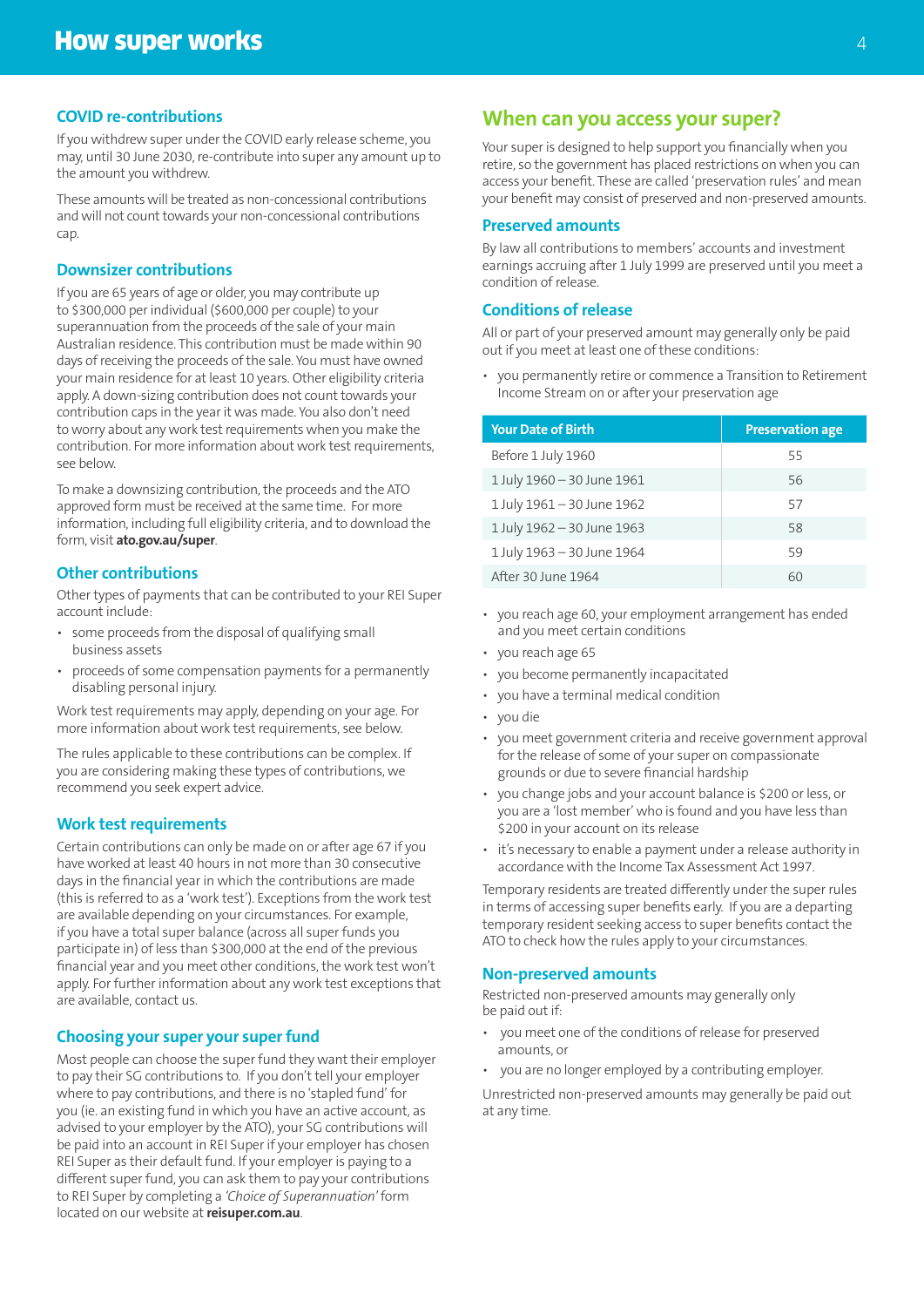#### **What can I do when I reach my preservation age?**

When you reach preservation age you can transfer your super benefit to REI Super Pension under the transition to retirement rules, even if you're not permanently retired. Paid to provide a regular income (instead of a lump sum), the REI Super Transition to Retirement Pension enables people who are semi-retired to work part-time while using some of their super to supplement their income.

Alternatively, if you are fully retired from the workforce you can commence an REI Super Account Based Pension (subject to Government limits) or leave your super in your current REI Super account (however, your balance must be paid out in the event of your death).

#### **Partial payments**

If you make a partial withdrawal to another fund, you must keep at least \$5,000 in your account for it to remain active.

Tax is not normally deducted where your benefit is rolled over to another complying super fund. See **How super is taxed** for more information.

#### **Accessing your benefits**

Under the Anti-Money Laundering and Counter Terrorism Financing Act 2006, you (including your beneficiaries or agents) must provide certified copies of identification documents when receiving certain services, such as the payment of super benefits, establishing a pension account or updating important personal information such as your name or date of birth.

#### **We may be required to transfer your account to the ATO**

There are some circumstances where we may be required to transfer your account to the ATO.

#### **If you are a temporary resident**

We are required to transfer to the ATO any super held for a temporary resident who has left Australia for more than six months and whose visa has expired or been cancelled. This may affect your super if you are not an Australian citizen, a New Zealand citizen or a permanent resident.

In accordance with relief provided by the Australian Securities and Investments Commission (ASIC), we will not provide an exit statement. However, you can contact us to receive information about the transfer that will enable you to apply to the ATO to claim your benefit. For more information about unclaimed benefits, contact the ATO on 13 10 20.

#### **Lost super and inactive account balances**

The Trustee may be required to transfer your account balance to the ATO in certain circumstances, including if you are a lost member with an account balance less than a Government prescribed amount (currently \$6,000), or you are an unidentifiable lost member with an inactive account balance (regardless of its size). Any insurance cover you have will cease if this occurs. There are some circumstances where we won't transfer lost super to the ATO. They are:

- where we have verified your address in the past two years or
- you have indicated by a positive act, for example, by deferring a benefit in the fund, that you wish to remain a member of REI Super, or
- you have requested your account to be permanently excluded from being transferred the ATO under the 'lost member' rules.

Also, all inactive low-balance inactive accounts must also be transferred to the ATO on a twice yearly basis. Your super account is usually considered to be an inactive low-balance account if:

- It has a balance of less than \$6,000, and
- For a continuous period of 16 months, we have not received a contribution or rollover into your account; and
- There is no insurance on the account, and
- You haven't made any updates to your account details in the last 16 months, such as made an investment choice, changed your insurance cover, made or amended a binding death benefit nomination, or provided written notice to REI Super that you do not wish for your REI Super account to be transferred to the ATO.

If your account is transferred to the ATO, they can help you consolidate it with any active super account you may have.

There are other circumstances where we must provide member's account balances to the ATO, such as on death and on a member reaching their pension eligibility age, if we haven't been able to contact the member or pay the applicable benefit. If you would like further information, contact us on **1300 13 44 33** or visit **ato.gov.au**.

The ATO will try to reunite any super paid to it with a person's active superannuation account. Interest is payable by the ATO and no fees apply to your ATO held super.

#### **Your REI Super account**

The money in your account is used to purchase units in the investment option(s) you have chosen. The value of your units rises or falls in line with the underlying value of the assets in the investment option. See our Investment Guide for details.

While you maintain an account in REI Super, we deduct administration fees and insurance premiums (if applicable) from your account by redeeming units. See **Fees and costs** and our **Insurance Guide** for more information.

#### **What happens to your super if...**

#### **You retire**

Your super (less any taxes or other costs that may apply) may be paid as a lump sum or pension when you reach your preservation age.

#### **Who gets your super if you die?**

If you die while a REI Super member, your account balance plus any insurance benefit will be payable to your dependants or your estate. This sum of money is called your death benefit.

You may nominate one or more beneficiaries using either a:

- non-binding nomination, or
- binding nomination.

If you have more than one account in the Fund, you must complete a separate form for each account. The person or persons you nominate must be one or more of your dependants and/or legal personal representative(s) (meaning the executor or administrator of your estate).

With a **non-binding nomination**, you're telling us who you'd prefer to receive the benefit should you die, but your nomination isn't binding on the Trustee. While your wishes will be taken into account, the Trustee ultimately decides who the benefit will be paid to. You can make a non-binding nomination when you join the Fund or nominate/update at any time through Member Online (at reisuper.com.au/online) or by calling us on 1300 13 44 33.